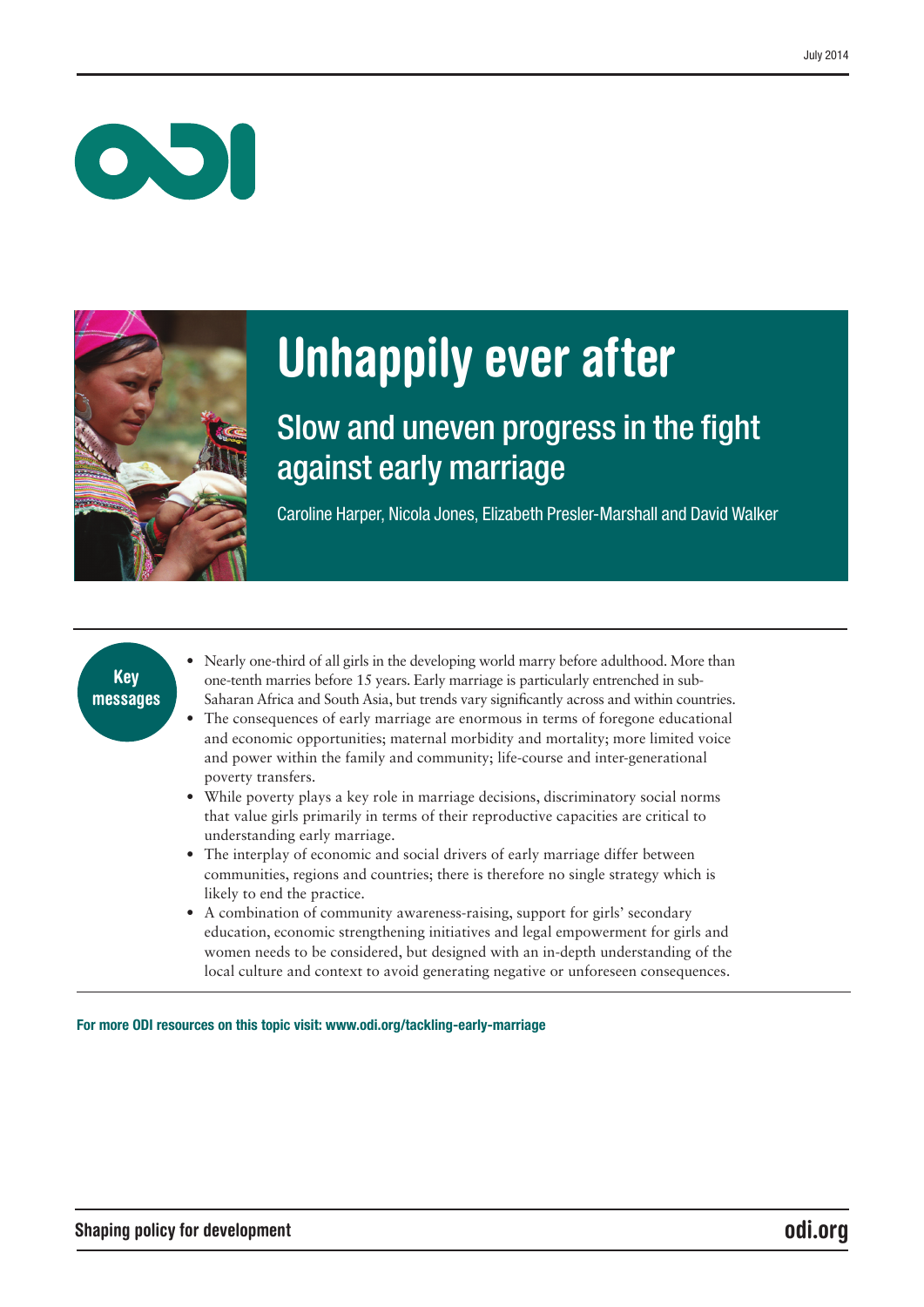#### Figure 1: Prevalence of early marriage



*Source: UNFPA database using DHS, MICS and other household surveys*

Nearly one-third of all girls in developing countries will be married before their 18th birthday – often against their will to substantially older men. Indeed, one-in-nine will be married before they turn 15. Most of these girls live in sub-Saharan Africa and South Asia. While early marriage has declined in some countries, evidence suggests that overall there has been limited progress.<sup>1</sup> Given the developing world's 'youth bulge', this means that in absolute numbers it is likely that more girls are at risk of early marriage now than at any time in the past (UNFPA, 2012).

## Prevalence and trends by country vary considerably

Rates of early marriage vary significantly by region and country (see Figure 1). For example, while the world's highest rates are seen in Niger (75%) and Chad (72%), the overall rate in South Asia (46%) exceeds that of sub-Saharan Africa (37%). Furthermore, while Bangladesh's rate (66%) is much higher than India's (47%), India's large population is home to more child brides than any other country in the world (UNFPA, 2012). It is worth noting that because early marriage is illegal in most countries, these numbers are likely to understate the problem. They also hide some of the detail and variation that is critical to constructing appropriate interventions to solve the

# Nearly 39,000 girls are married every day – over 4,000 of them are younger than 15. This amounts to over 14 million child brides each year – and 142 million this decade.

problem. In Niger and Bangladesh, for example, one-third of all girls are married before 15, starkly different from Burkina Faso where – while half of all girls are married by 18 – very few marry by 15. National-level data also fails to capture often significant intra-country variation. In Ethiopia, for example, nearly 75% of girls in the Amhara region are married as children, versus less than 15% in Addis Ababa (Brown, 2012).

Rates of child marriage also vary significantly by household characteristics (see Figure 2, overleaf). For example, across the developing world, rural girls are twice as likely as their urban counterparts to marry as children (44% versus 22%). Similarly, girls with no education are more than three times as likely to marry young as are girls who have completed secondary school (63% versus 20%) – a ratio also seen in terms of household income. Only 16% of girls in the richest quintile marry as children, compared to 54% of those in the poorest. These disparities are particularly marked in the regions of the world where

<sup>1.</sup> The term 'early marriage' is often associated with terms such as 'forced marriage' and 'child marriage'. While there are valid differences and arguments to be made about using these terms, or a collective ' forced, early and child marriage' (FECM), we use 'early marriage' for the sake of brevity in this paper.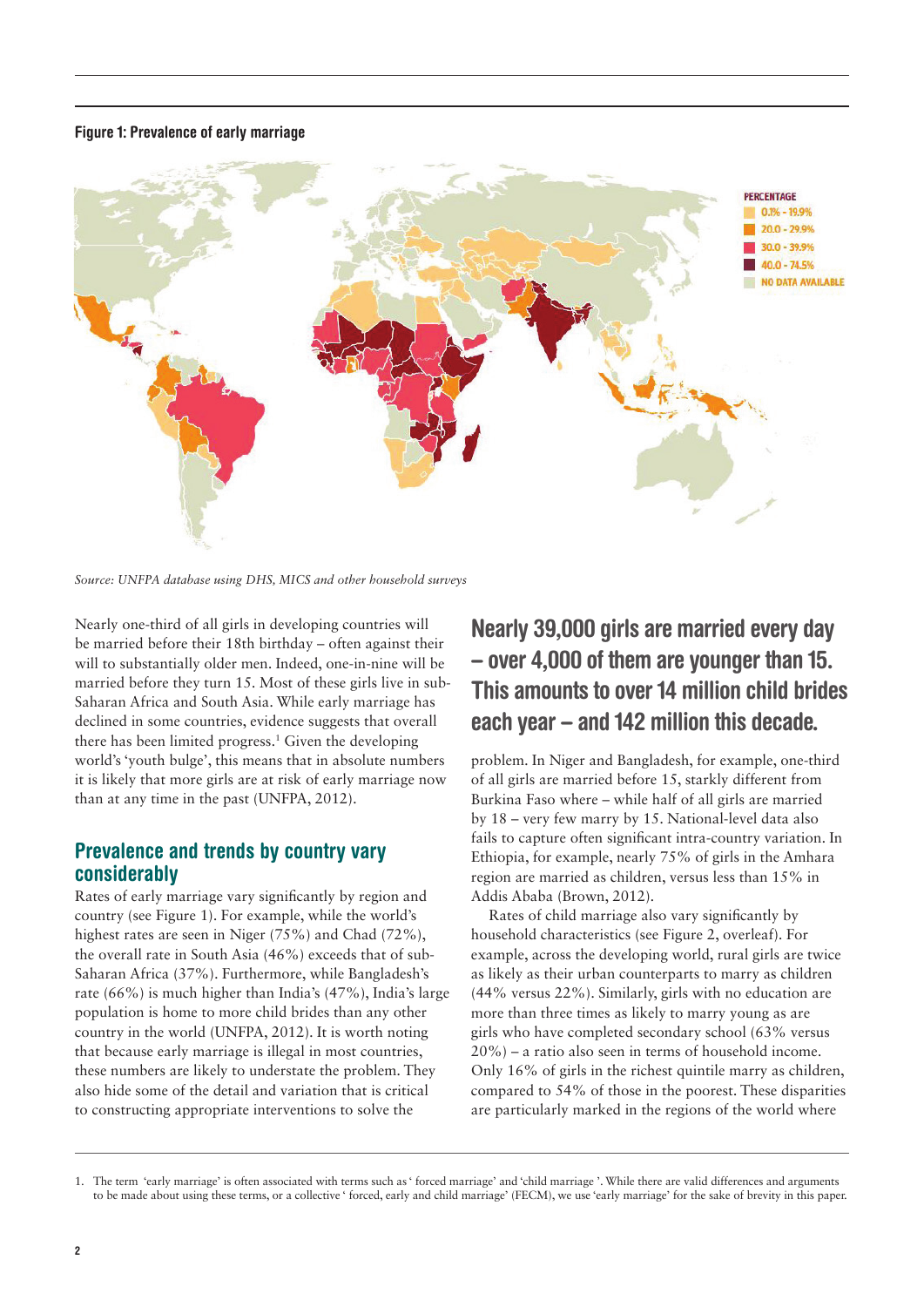| <b>TOTAL</b>        |     |     |     |
|---------------------|-----|-----|-----|
|                     |     | 34% |     |
|                     |     |     |     |
| <b>GEOGRAPHY</b>    |     |     |     |
| <b>RURAL</b>        |     | 44% |     |
| <b>URBAN</b>        | 22% |     |     |
|                     |     |     |     |
| <b>EDUCATION</b>    |     | --  |     |
| <b>NO EDUCATION</b> |     |     | 63% |
| <b>PRIMARY</b>      |     | 45% |     |
| <b>SECONDARY+</b>   | 20% |     |     |
|                     |     |     |     |
| <b>WEALTH</b>       |     |     |     |
| <b>POOREST 20%</b>  |     | 54% |     |
| <b>SECOND</b>       |     | 47% |     |
| <b>MIDDLE</b>       |     | 39% |     |
| <b>FOURTH</b>       | 29% |     |     |
| <b>RICHEST 209</b>  | 16% |     |     |

#### Figure 2: Background characteristics of young brides

*Source: UNFPA database using DHS, MICS from 78 developing countries over the period 2000-11.*

early marriage is the most common. For instance, in sub-Saharan Africa, girls with no education are more than five times more likely than girls with a secondary education to marry as children (66% versus 13%) UNFPA, 2012.).

While the incidence of early marriage has been decreasing – on a worldwide basis – from 41.2% to 32.7% in the last four decades, overall 'gains have been relatively slow'.2 In India, for example, the rate of early marriage dropped only 12.5% between 1992 and 2006 – with the bulk of that drop seen between 1991 and 1999 (UNFPA, 2012). Indeed, in many countries, ranging from Mozambique to Pakistan, women born between 1985 and 1989 were actually more likely to marry as children than women born between 1950 and 1954 (Nguyen and Wodon, 2012a). Even in countries making steady progress, this is slow and often still results in early marriage. The median age of marriage in Bangladesh, for example, rose only a year between the mid-1990s and the mid-2000s – and is still only 16.7 years (Brown, 2012).

#### The costs of early marriage

Early marriage has devastating consequences – for girls, their children and the larger economy. For example, because most young brides are under immediate pressure from their husbands and in-laws to begin childbearing,

few use contraception and most fall rapidly pregnant. Of the 16 million adolescents who give birth each year, 90% are already married (WHO, 2011). Since their bodies, particularly those of the youngest, are not yet fully developed, they are far more likely to have difficult deliveries. Indeed, pregnancy and childbirth are the leading cause of death for girls aged 15–19, with over 70,000 dying each year (UNFPA, 2012; Brown, 2012). Young brides face many other risks as well. A study in India, for instance, found that women married as children were twice as likely to report physical violence as women who were married as adults, and in sub-Saharan Africa, adolescent girls are 2–6 times more likely than adolescent boys to be HIV positive, because they are so often married to older, more sexually experienced men (ICRW, 2010).

As Brown (2012:6) notes: 'One of the gravest injustices suffered by young brides is the denial of education' (p.6; see also Nguyen and Wodon, 2012b). The impacts of this injustice are multiple and far-reaching. Not only does it limit girls' earning potential, which increases the odds that they and their children will suffer from poverty, but it also reduces their odds of literacy and therefore their ability to take advantage of life-changing and life-saving information, including everything from agricultural techniques to sanitary practices. It also hinders the development of their confidence and voice, which leaves them with less access to decision-making over their own bodies and household spending. The knock-on ramifications of these deficits are huge, not only for their children – who are then themselves less likely to attend school and more likely to marry as children – but also for larger economies. For example, a UN study found that the Asia-Pacific region 'is short changed between 42 and 47 billion dollars a year in GDP because of the untapped potential of women' (as cited in Inderfurth and Khambatta, 2012).

In the context of early marriage, sometimes just a year or two makes a world of difference – particularly for the youngest girls. Dixon-Mueller's (2008) assessment found that, based on a variety of social and physiological characteristics, girls under 15 were always too young to be ready to handle the demands of marriage. Those aged 15–17, she found, were sometimes ready, depending on their individual circumstances. Therefore, an additional two years for 13-year-old girls gives them time to complete primary school3 and gives their bodies time to mature enough to reduce their odds of encountering complications or dying during childbirth. For 15-year-old girls, an additional two years brings them to the cusp of adulthood, strengthens their voice and – in some cases – allows them to complete secondary school.

<sup>2.</sup> See Nguyen and Woden (2012a) for details. Rates represent pooled data from 60 low- and middle-income countries.

<sup>3.</sup> In many developing countries girls start school considerably later than they do in developed countries.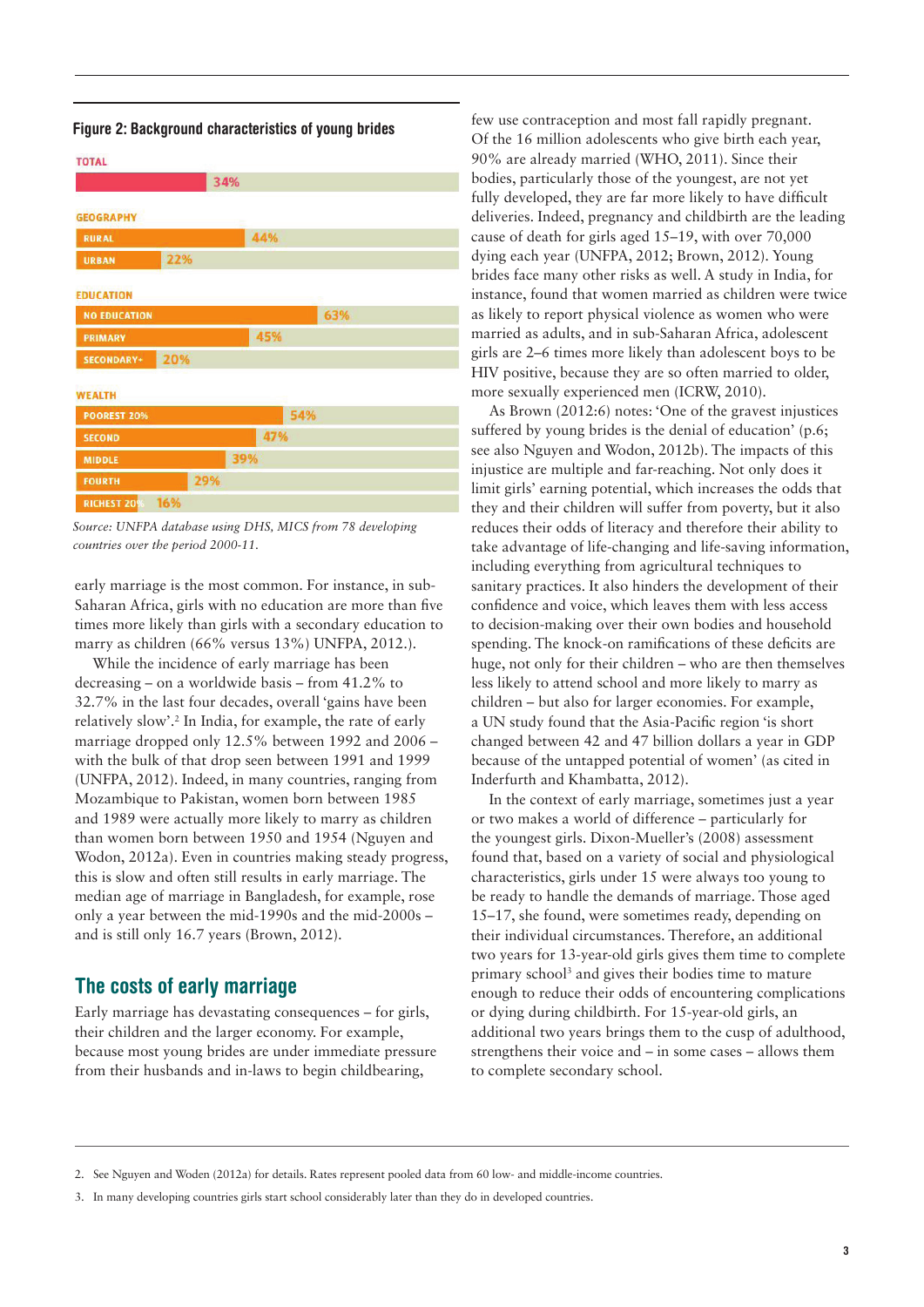### Economic and social drivers of early marriage

Driven by a growing recognition of human and economic costs – as well as an international consensus regarding the impacts of early marriage on girls' human rights – countries around the world have moved, albeit unevenly, to illegalise the practice. However, as Brown (2012:14) notes, due to uneven enforcement even 'strong legislation has often delivered weak results'. In India, for example, early marriage has been illegal for three decades (ibid.). Similarly, in Uganda, where a 1990 law raised the age of consent from 14 to 18, in order to protect adolescent girls from the sexual exploitation of 'sugar daddies', prosecutors have primarily targeted younger, poorer men rather than the older, wealthier men at whom the law is aimed (Gottschalk, 2007).

Stalled progress in the face of national legislation underscores the importance of the economic and social underpinnings that result in early marriage. When girls are married off, not only are they one less mouth to feed, which can be critical in times of stress such as drought or conflict, but – depending on the local situation – they often bring their natal families a bride-price, which can be higher for younger girls (Brown, 2012; WHO, 2011). In other situations, where girls' families must provide them with dowries in order to settle marriage, the higher 'price' of older, more educated girls can incentivise families to marry off their daughters as soon as possible (ibid.). Highlighting the key role of cash, in Uganda girls often rely on 'sugar daddies' to pay their school fees – investing in their futures with one of the few options they have.

While economics play a critical role in the perpetuation of early marriage, social drivers are often paramount – though the two are so often closely intertwined, it is difficult to separate them. Given that in many cultures girls and women are seen as fundamentally less valuable than men and boys, and are valued primarily for their reproductive capacities, parents not only see no reason to delay the inevitable, but often genuinely believe that they are safeguarding girls' own best interests by marrying them off (Brown, 2012; UNICEF, 2013). A variety of discriminatory social norms work together to reinforce these beliefs about girls' social status.4 Where, for example, girls lack inheritance rights, marriage is often the only way for them to gain access to the land they need in order to feed themselves and their future children. Similarly, where women are not allowed to engage in nondomestic labour, marriage is the only way to stave off future poverty. Furthermore, 'in many countries the importance of preserving family "honour" and girls' virginity' leads parents to push their daughters into marriage, even years before they are ready, in order to preclude 'immoral' behaviour that might render them unmarriageable (Plan, nd).

## Local realities and different pathways to early marriage

Detangling the web of disadvantage that places girls at risk of early marriage requires interventions that recognise the complexity of their positioning, the unpredictable nature of change and the inevitability of unintended consequences. The experiences of Hmong girls in Viet Nam, for example, highlight how progress on one front (the uptake of education) can be coupled with regression on another front (the elimination of early marriage) (see Box 1, overleaf).

Because Hmong girls do not have futures other than marriage, their parents often refuse to allow them to attend high school. Coupled with the increased contact that mandatory primary school has fostered between boys and girls, some girls are choosing to marry, in mid-adolescence, as soon as they leave school. In Ethiopia, on the other hand, girls in the Wollo zone of the Amhara Regional State are increasingly rushed from a pro-forma marriage into international migration that is fraught with tremendous risks of its own (see Box 2, overleaf).

Migrating to work as domestic servants in the Middle East, tens of thousands of Ethiopian girls are vulnerable to emotional, physical and sexual abuse. Likewise, in Uganda, it is often not early marriage itself that threatens girls' wellbeing (see Box 3, overleaf), rather, it is the normalisation of intergenerational, transactional sexual relationships. ODI's research in Eastern Uganda and the capital city, Kampala, has found that in addition to leading to early marriage, these relationships leave girls highly vulnerable to intimate partner violence, pregnancy, sexual infections and stigma.

#### **Solutions**

The reasons that girls are married off early is linked to the 'value' placed on women and girls in society in general. This means that there is no single strategy which is likely to end the practice, but a number of different approaches that depend on the culture and context, all of which must be catered for in order to avoid generating negative or unforeseen consequences. A combination of approaches might therefore include:

- **•** developing community-based approaches, tackling the deeply ingrained discriminatory social norms of parents, communities and traditional authorities
- **•** tackling income poverty at a household level so that families don't need to resort to 'selling' their girls into marriage or relying on rich 'sugar daddies'
- improving access to quality education simply enrolling girls in school is insufficient. Schooling must be coupled with employment opportunities that make educational investments pay off
- **•** legislating against early marriage alone is ineffective. While it does provide a structure around which other

<sup>4.</sup> Social norms can be defined as the behaviours and cues within a society or group that approve or disapprove of what is socially acceptable. These rules can alter values, beliefs, attitudes and behaviours, and may be explicit or implicit.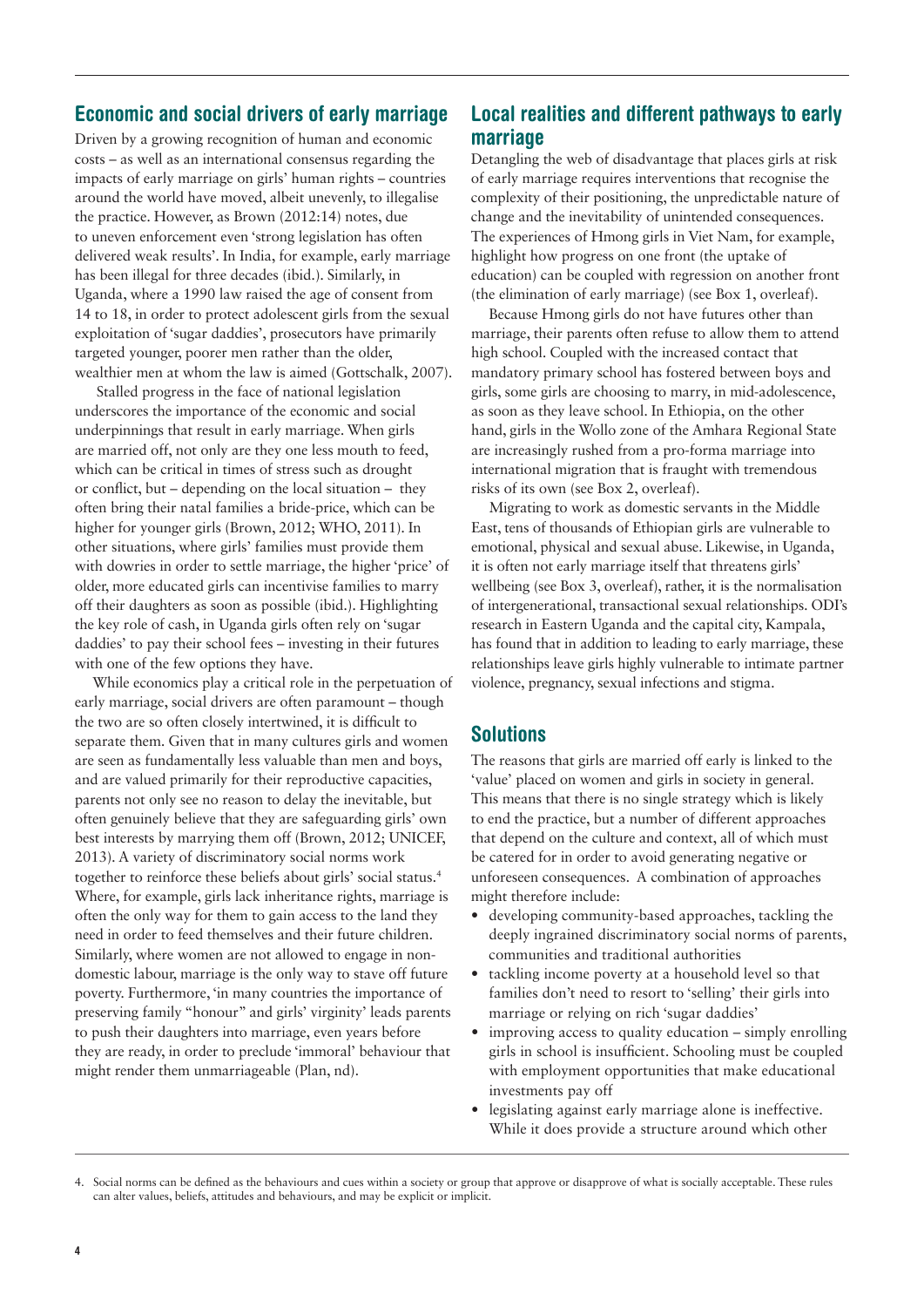#### Box 1: Without changing ingrained social norms, early marriage will continue to curtail Hmong girls' life chances

The experiences of Viet Nam's Hmong girls, nearly half of whom continue to marry as children despite national averages that are moving towards the mid-20s, underscore the complexity of 'progress'. On the one hand, responses must be sensitive to ethnic concerns and take into account the factors that shape communities' day-today lives. On the other hand, recent evidence suggests that in order to alter girls' life chances – and prevent their early marriage – it is necessary to target the longstanding gender social norms that define girls' 'value' to their families and communities.

While on a national level girls are now more likely than boys to attend all levels of school, including university, less than 4% of Hmong girls progress on to secondary school. This is despite the fact that nearly all of them attend primary school and that they are widely recognised as more serious, 'diligent' students than boys. Whilst in general it appears that girls would very much like to complete their education, their parents, nearly without exception, refuse to allow them to do so, as the skills that they would learn there are seen as irrelevant in terms of preparation for marriage. As one girl noted, 'My parents say that I am a girl, so I shouldn't go to school any more, the upper secondary school education brings nothing'. Added a mother, 'For girls, finishing grade 9 or 12 is the same, because they only get married'.

Furthermore, whereas in most contexts the rapid uptake of primary education seen in the Hmong would be protective against early marriage, since on average the longer girls stay in school the less likely they are to marry as children, our research uncovered troubling evidence that school may, in some ways, be encouraging early marriage among the Hmong, because it increases the contact that girls and boys have with one another. 'We didn't get married until age 22, 23 or 24,' explained one mother, 'now the youth gets married earlier'. Indeed, while the youngest Hmong girls tend to be married against their will, 'dragged away' by boys willing to marry the girl who is 'uglier but good at farm work', slightly older adolescent girls appear to be choosing to marry as soon as they leave school because in a world where pre-marital relationships are taboo, early marriage is the only route they can see to youthful, post-graduate companionship. Unfortunately, while girls go into marriage with aspirations of love, reality soon sets in. 'I was a daughter-in-law so I had to bear it, I had to endure hardship and unhappiness,' explained one 17-year-old married girl. Another, married 'for love' at 14, added, 'I was too stupid back then. There is nothing good about being married early.'

Underdeveloped infrastructure – the result of mountainous terrain – and nearly non-existent migration, which is frowned upon by custom, prevents Hmong girls from accessing the factory jobs that have convinced families across Asia to invest in their daughters' educations because they are worth more as earners than as wives. Combined with the fact that Hmong families lack the financial resources and 'connections' with which to access official government jobs, it is clear, as one 16-year-old girl made to leave school after 9th grade noted, that parents see no point in high school since 'a Hmong person, even if she completed the 12th grade, would come back home and work in the fields anyway'.

*Source: Jones et al. (forthcoming).*

policies can be hung, promoting girls' voices and power at multiple levels is also vital to their self-efficacy.

Established responses to early marriage include the development of supportive laws and enhancing girls' access to education, as well as providing economic support to girls and their families to address the poverty-related issues that collectively push girls into early marriage (UNFPA, 2012; Malhotra et al., 2011). They also include empowering girls and educating parents and community members – which are amorphous goals that require both careful tailoring to match community beliefs, and flexibility, to meet shifting realities at community level (ibid.). Based on our work with adolescent girls in Viet Nam, Ethiopia and Uganda, we can reflect and expand on these responses in order to reduce early marriage and improve girls' lives:

**• Move beyond legislating and enforcing laws around early marriage.** Early marriage laws provide an escape route for girls being married against their will. However, laws prohibiting early marriage are insufficient to

prevent it, and need to be combined with other forms of legal empowerment for adolescent girls. Monitoring and enforcement of wider legal rights, such as those that address asset and property ownership, inheritance, political space, family rights such as child custody, and equal divorce rights, are all necessary in order to address early marriage comprehensively and sustainably.

- **• Invest in quality secondary education for girls.** Education alone is not a solution, and – in the case of Viet Nam's Hmong community – can unintentionally facilitate early marriage. Nevertheless, schooling is fundamental to expanding girls' options. Given that research has found that each and every year of schooling matters, and that secondary school makes the most difference to girls' power to make decisions, countries need to invest in affordable, quality primary education for all girls and ensure that high school is not seen as an add-on for the wealthy, but a given opportunity for all.
- **• Support role models and tell their stories.** Without 'positive deviance' examples, girls cannot visualise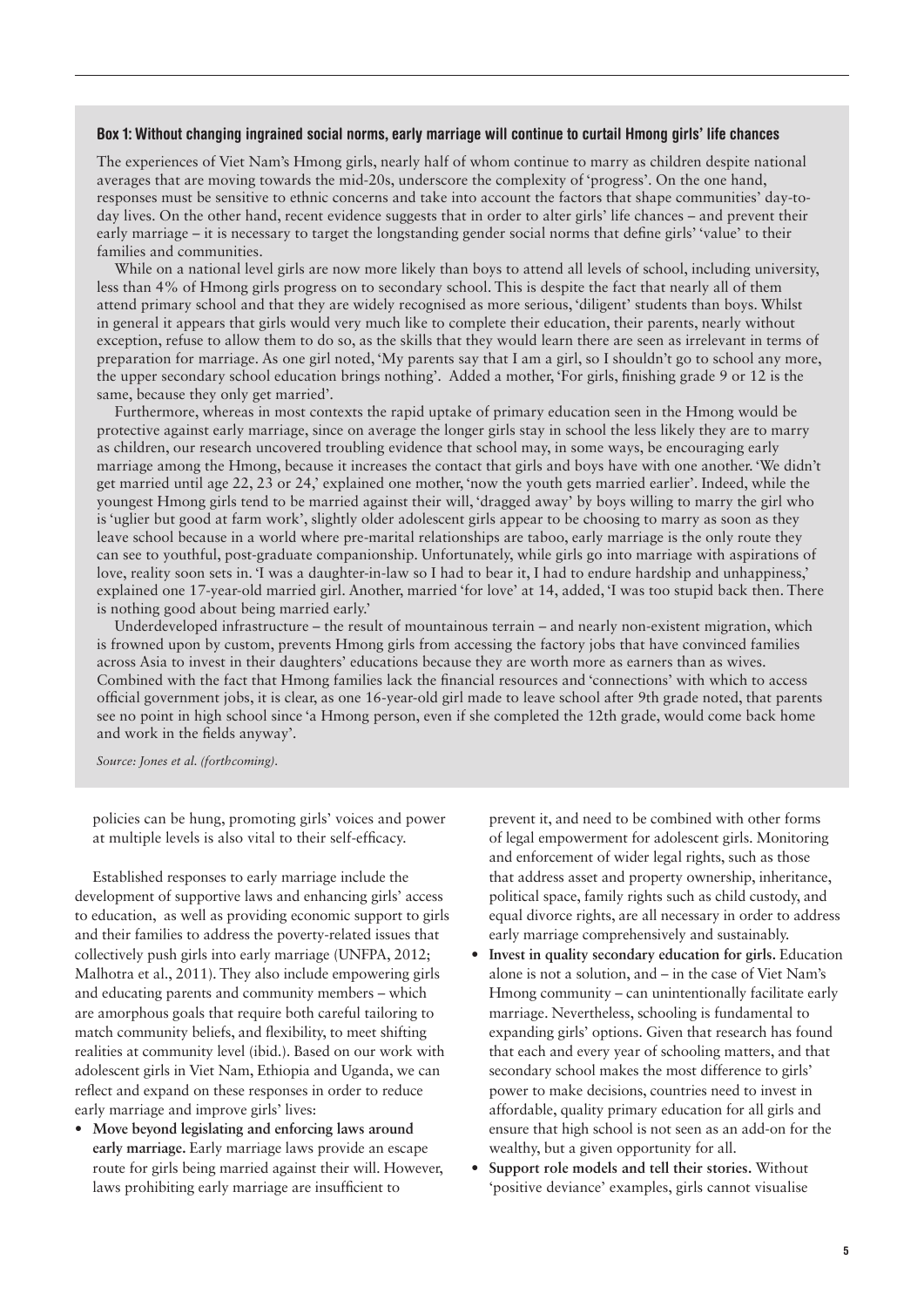#### Box 2: To marry or to migrate: adolescent girls' constrained choices in Amhara, Ethiopia

Girls' choices in Ethiopia's Amhara regional state are highly constrained. The region has the nation's lowest average age of marriage – 14.7 years for adult women – and one of its highest rates of illiteracy; over 60% of women over the age of 15 have never been to school. Furthermore, despite the fact that Amhara remains reliant on subsistence agriculture, a combination of drought, overpopulation and land fragmentation has left over 40% of the population food insecure. Against this backdrop, many girls see only two options: child marriage or migration to the Middle East as a domestic servant. Indeed, driven by the region's high unemployment rates and fairy-tale stories of better wages and more modern lifestyles, girls and their families are increasingly ignoring the more common stories of horrific abuse and choosing to combine the two – first marrying and then migrating.

In Ethiopian Muslim communities it is often deeply shameful or'sinful' for girls to remain unmarried after they begin menstruating. Once girls are sexually initiated in the context of marriage, however, parents consider that they have met their social and religious obligations. It is therefore becoming common for parents to insist first on marriage and then on divorce. 'Then they force her to go to Saudi Arabia to work and send money for them', said one father, from Hara, a town in North Wollo Zone.

Parental pressure, both explicit and implicit, is a significant factor in most girls' migration. One young returnee explained, 'Your parents will nag you by saying, 'Your friend is generating a lot of money by going overseas. What use is there if you waste your time here by doing nothing? You are not married! A girl's education?! Where are you going to reach after learning?'' Another girl added that when girls try to convince their parents to let them stay and go to high school rather than migrating, they are often accused of sexual impropriety: 'Her family will lay blame on her. They would accuse her by saying, "You wanted to stay because you wanted to sleep around.'''

Girls do not always, however, migrate because of parental pressure. Some chose to migrate, against parental wishes, in order to improve their parents' lives. This is out of a sense of filial piety that girls reportedly feel and enact much more deeply than boys. Others chose to go because they 'feel inferiority' and have been seduced by the glamorous stories told by the illegal brokers who have made themselves key players in the migration industry. While local authorities are working hard to publicise the more common outcomes of migration – which include overwork, non-payment, social isolation, and physical, psychological and sexual abuse – the stories told by brokers continue to carry more weight in most girls' minds. One explained, 'When you hear bad things, your interest in going [there] decreases. But again, when you hear the good things, such as somebody bought a car after going there or somebody built a house after going there, you forget all the sufferings and accidents that can happen.'

The majority of migrants to the Middle East are older adolescents and young adults but, because migratory paths are now so well established, younger girls are beginning to migrate in larger numbers. Indeed, despite national laws that prohibit the work-related migration of any person under the age of 18, several studies have found that up to 11% of migrants are young adolescents traveling with false IDs – given that 100,000 women left Ethiopia for the Middle East in the first eight months of 2013, it is likely that tens of thousands of girls are currently at risk. False IDs are easy for girls to acquire; as one young woman explained, 'I was 14 years old when I went to Saudi Arabia. I got my identity card with the falsified age of 26 years old. There was no problem.'

Unfortunately for her, and most girls of her age group, 'no problem' with the migration process rarely translates into 'no problem' with migration outcomes. As one young returnee concluded, 'From 100, 15% might secure a good income'. For the rest, 'They beat you, they starve you and they make you work for 24 hours a day. Until your contract is completed you cannot go out and you are not free.'

*Source: Jones et al. (2014).*

better horizons. Ensuring that all girls have access to higher education – and to benefit from it – not only helps adjust parents' views about schooling, but also begins to build a group of role models who demonstrate what girls can do. Therefore, facilities to celebrate girls who choose to follow alternative routes should be investigated, as it can be difficult, dangerous and lonely.

**• Promote decent youth employment opportunities and highlight the long-term costs of inaction.** It is difficult to obtain parents' buy-in for higher education without altering the wider employment landscape. Where more schooling leads to better odds of higher-paying employment, it is easier to sell the advantages of schooling

as an investment that will pay off – as well as the eventual costs of not investing. Solid employment options are also critical to establishing a growing group of role models.

**• Persist with rights-based approaches.** In the context of poverty and food insecurity it can be preferable to promote increased schooling and delayed marriage as investments that benefit the families of girls. Care must be taken, however, to ensure that this 'instrumental' approach to girls does not become paramount to their rights. In the case of Ethiopia, for example, what girls can do for their families has been radically altered by the opportunities presented in international migration – to girls' great detriment.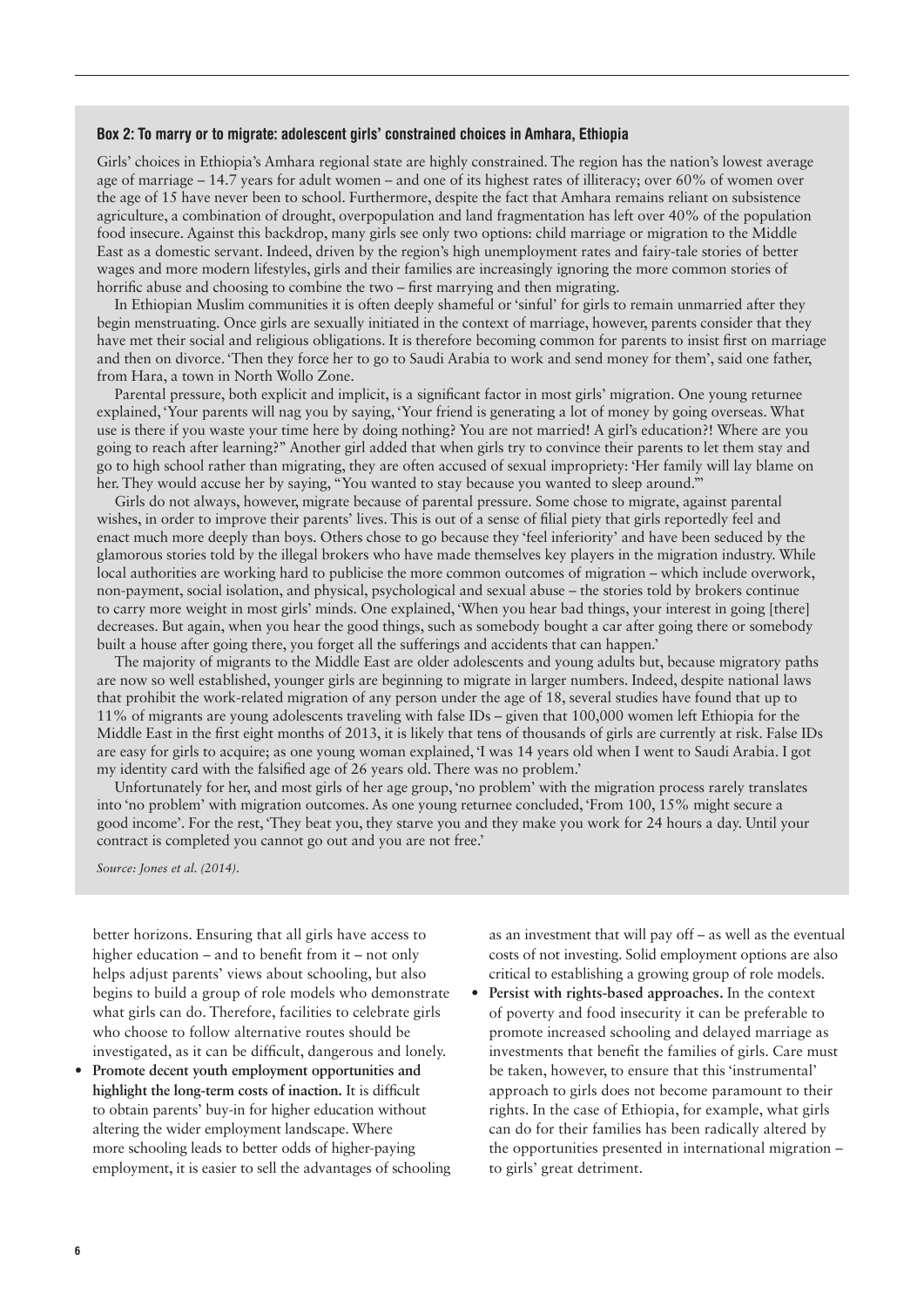#### Box 3: A pathway to early marriage: 'sugar daddies' in Uganda

Intergenerational and transactional relationships are a significant concern in Uganda, with broad implications for girls' continued disempowerment. The widespread 'sugar daddy' phenomenon is multidimensional and complex. Usually involving substantially older men (10 years older or more), these relationships can sometimes serve as a segue into more stable long-term relationships, including marriage, or can be more temporary and focused on girls' shortterm material needs. Fundamentally driven by poverty – and limited bargaining power – some girls are drawn into these relationships by their need for food, clothing,school fees, or a desire for a more affluent lifestyle,while others are pushed by parents eager to reduce their daily overheads.

While in many cases it appears that girls' relationships with their'sugar daddies' are consensual, power differentials constrain girls' choices at every turn. As children and adolescents, not only do they lack substantial bargaining power in their natal families – and have extremely limited access to any form of income stream – but they have also not developed the cognitive resources to understand emotional manipulation or think through the longer-term ramifications of their actions. This immaturity, and the 'choices' it fosters, puts them at risk on a daily basis as they become involved with men who give them what they 'want' but abuse them. One girl, now 18 years old, explained, 'When I was growing up I saw my mother struggling, unable to provide for us, and I was convinced by my peers that I needed a man who had money to provide. At the age of 12 years I got a man of 28 years who used to provide some basic needs.' Another added, 'With the sugar daddy you don't have to beg for money. He gives it readily so that you don't reject him. Then you can go to the salon and change your hair style, buy clothes and cosmetics, pay your school fees or adopt a trendy life style.'

Girls' age and lack of voice leaves them powerless to protect themselves over the course of their relationships as well. They are, for example, unable to insist on condom usage – dangerous as'many men have gonorrhoea and syphilis, which they believe can be healed by having sex with a young girl'. Given that older men often see children as a sign of their virility, girls are also prevented from using contraception. When they fall pregnant some are forced by their parents to marry the father, even if he is abusive – and others find themselves on their own, outcast for their single motherhood and even poorer than when they started. One girl explained, 'Old men love children. They want to be congratulated every year for having a new child.' Another, who dropped out of school to live with her baby's father, continued 'I couldn't believe it when he chased me away saying he was not ready for marriage!'

The nature of marriage itself also works to disempower girls in many situations – particularly as informal unions become more prevalent. Tacitly agreed between parents and the older men with whom girls are involved, these unions rarely involve the written records that would facilitate girls' compensation in the event of marital dissolution or inheritance in the event of widowhood. Given that intergenerational relationships are widely perceived to entail a 'licence to early widowhood', this lack of formality risks trapping relatively young women and their children in poverty – with no legal recourse.

*Source: Bantebya et al. (2014).*

**• Messaging matters and must be very carefully tailored.**  In Viet Nam, for example, parents and older adolescents increasingly understand that younger girls are more likely to have difficult pregnancies and less healthy children. Where such language can be exploited, without reinforcing motherhood as girls' only option, it can be useful to quickly change behaviours. Programming and messaging must also be sensitive to the fact that social norms can change significantly within a generation, and that empowerment cuts both ways. This means that the messages girls need to hear today may be quite different from those they needed to hear only yesterday. For example, in many countries, girls have comparatively more freedom for the first time – and are able to choose their own spouses rather than submit to arranged marriages. Consequently, the focus of social norms sensitisation for these girls needs to shift from the topic of early marriage and related issues per se, to a stronger focus on adolescent sexual reproductive health and other

forms of empowerment. While this means that girls are marrying for love, it also means that they are marrying in the throes of adolescence, which many come to regret as soon as the 'crush' fades into reality. Because this phenomenon is new, and does not require reworking tradition, there is substantial scope to build messaging that empowers girls to make smarter choices for themselves.

**• Beware of unintended consequences.** Where policy change comes quickly, it can have unforeseen impacts. The 'defilement' law in Uganda, for example, was put into place to help prevent the 'sugar daddy' phenomenon, as well as the pathways it developed to early marriage. Given the wide scope of the law however, prosecutions around illegal pre-marital sexual relations have overwhelmed under-resourced local services. Responses to early marriage therefore need to be aware that impacts of investments can be farreaching – and not always in girls' best interests.